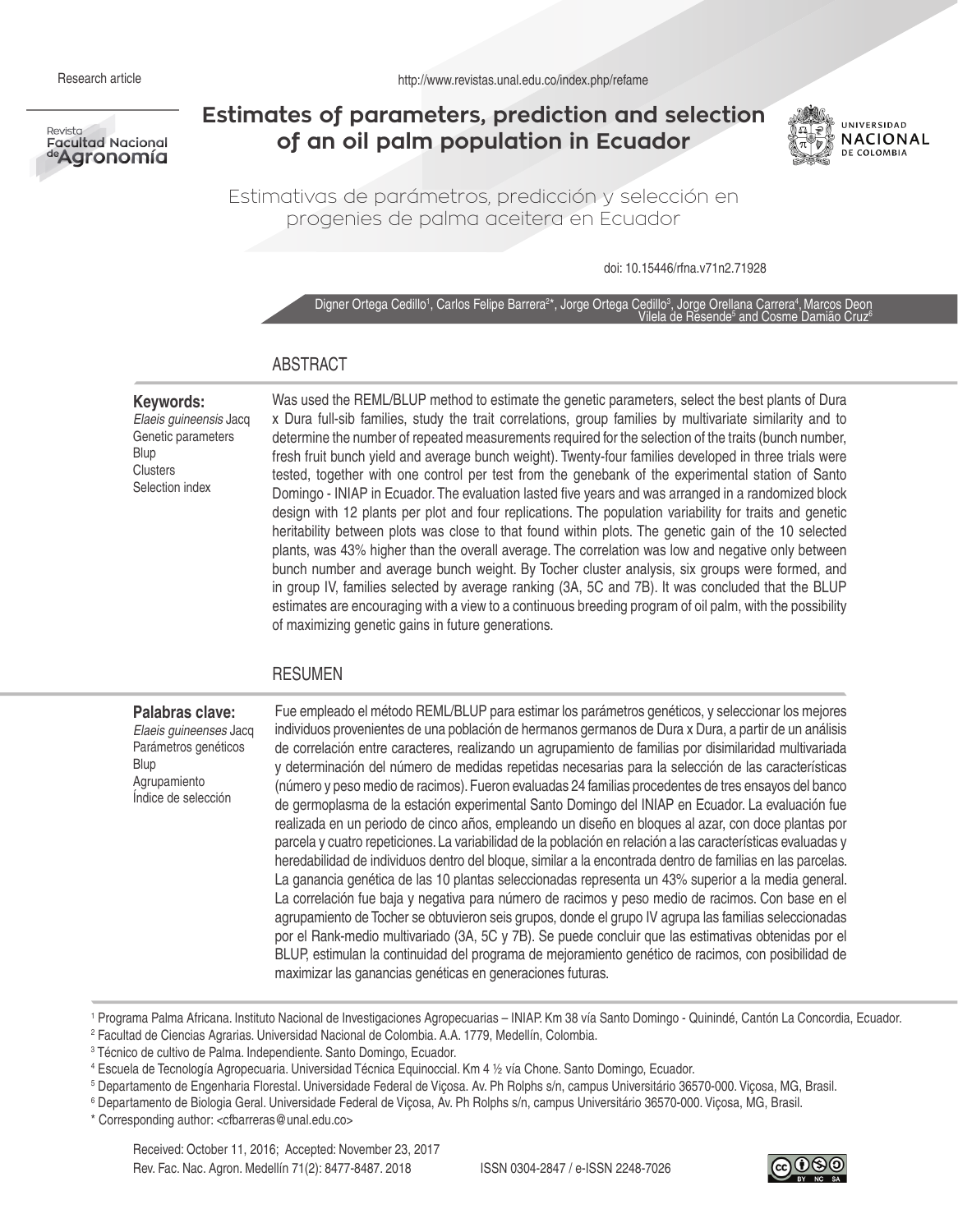he oil palm (*Elaeis guineensis* Jacq.), known<br>as oil palm, "palma-aceitera" (in Spanish) and<br>"palmier à huile" (in French), belongs to the<br>order Palmales and the family Arecaceae (ex-<br>Palmae). It is grown mainly in Asia, he oil palm (*Elaeis guineensis* Jacq.), known as oil palm, "palma-aceitera" (in Spanish) and "palmier à huile" (in French), belongs to the order Palmales and the family Arecaceae (exand South America (Gomes *et al*., 2009). In 2010, the area with oil palm plantations in Ecuador was 248,199 hectares, of which 193,502 ha are actually producing. The main palm-oil-producing provinces are Esmeraldas (152,679 ha); Os Ríos (31,276 ha); Sucumbíos and Orellana (24,102 ha); Pichincha (16,363 ha); Santo Domingo (16,364 ha), Guayas (4195 ha); Cotopaxi (1280 ha); Manabí (1237 ha); Bolívar (155 ha) and Imbabura (23 ha) (INEC, 2010).

The world oil palm production is grown mostly on plantations in Malaysia and Indonesia (86%), and 5% are produced in countries of South America (Colombia, Ecuador and Brazil). According to FEDAPAL (2011), Ecuador produced 440,000 t of palm oil in 2011, of which 210,000 was destined for domestic consumption and 230,000 for export. In 2015, the global demand for vegetable oil is expected to be 170 million and the demand for palm oil 68 million tons. During the last years there have been few attempts to produce biodiesel by different methods from waste cooking oil (Meng *et al.*, 2008), waste frying palm oil (Lertsathapornsuk *et al*., 2008), canola oil (Leung and Guo, 2006) soybean oil and sunflower seed oil (Yang and Xie, 2007).

The plant types of oil palm can be classified in three groups, according to the endocarp thickness: Dura, with a thick endocarp; Pisífera, fruits without endocarp and generally, abortive, and Tenera fruits with thin endocarp and greater proportion of mesocarp of the fruit than Dura (Ferreira *et al*., 2012).

In the palm breeding programs, two types of parents are used: Dura as female and Pisifera as male parent, to breed the hybrid Tenera. The Dura Deli population was derived from only four palms of the Botanical Garden in Bogor, Indonesia (Rosenquist, 1985). The existence of genetic variability in breeding programs of palm oil has been reported by several authors (Musa *et al*., 2004; Rafii *et al*., 2002). Okoye (2007) reported that high heritability estimate is correlated to the high genetic gain in bunch production, which is one of the most important characteristic for oil production, as well as the oil content in the bunch.

According to Cruz and Carneiro (2006), the genetic improvement depends on the correct choice of the best plants as parents of the following generations. The breeding of this crop is limited due to the long period of evaluation and the cost of this evaluation in order to achieve a cultivar. A selection cycle that includes evaluation and phenotypic selection, and crossing between the families selected to form a new population requires about 19 years (Wong and Bernardo, 2008). The selection of superior plants is based on several traits, which can be genetically and phenotypically correlated. Selection bias can occur if these traits are analyzed individually. In tests conducted in the germplasm bank of the experimental station Santo Domingo of INIAP to identify the best Dura mother plants, selection between and within families and combined selection were used (Ortega *et al*., 2008a).

To estimate the genetic parameters in progeny tests, variance was analyzed (ANOVA) and mean squares partitioned based on their mathematical expectations (Cruz and Carneiro, 2006), and on REML/BLUP (restricted maximum likelihood/best linear unbiased prediction). The BLUP procedure uses information of relatives and maximizes selective accuracy, providing greater genetic gains. The REML procedure is a valuable estimation of variance components, better than the method of analysis of variance (ANOVA) in several situations, particularly with unbalanced data (Resende, 2002).

Resende (2002) stated that the most appropriate procedure of prediction of breeding values in the genetic evaluation of perennials is the individual BLUP approach, consisting basically of the prediction of breeding values of the random effects of the statistical model associated to the phenotypic data, adjusting the data to the fixed effects and to the unequal number of data in the plots by the mixed model methodology (Henderson and Quaas, 1976).

Based on the above, this study aimed to optimize the oil palm breeding program in Ecuador by the estimation of genetic parameters and selection of the best plants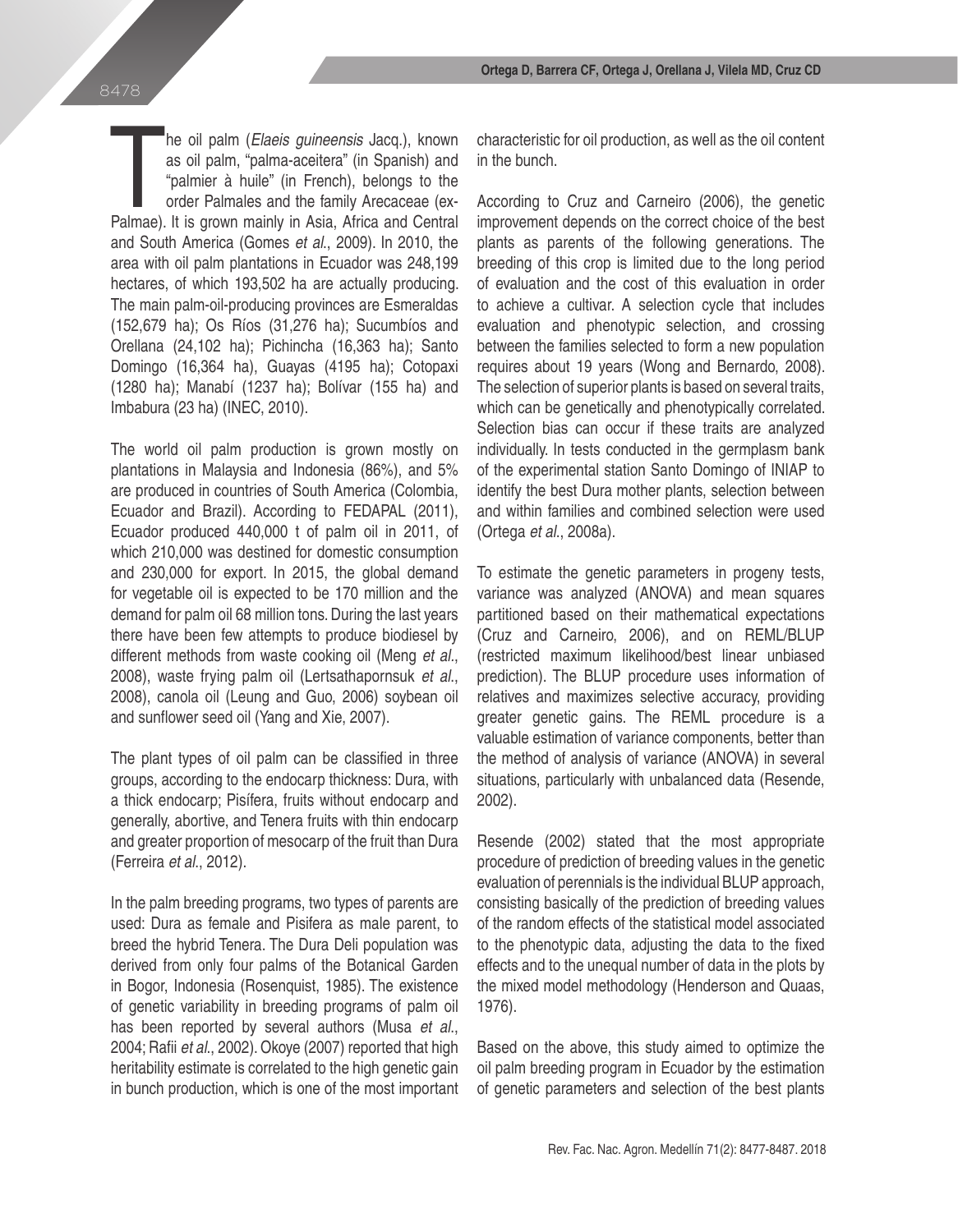from Dura x Dura full-sib families, by the study of trait correlations, the grouping of families by multivariate similarity and by determining the number of repeated measurements required for the selection of the traits number, bunch yield and average bunch weight, using the REML/BLUP method.

## **MATERIALS AND METHODS**

For this study, we used data from a five-year assessment of full-sib families of oil palm (*Elaeis guineensis* Jacq), from the Germplasm Bank of the Experimental Station Santo Domingo of INIAP (Instituto Nacional de Investigaciones Agropecuarias), in Ecuador (Km 38, via Santo Domingo-Quinindé; longitude 79°20'W, latitude 00°06'N; altitude 300 m).

The experiment was arranged in a randomized block design, with 12 plants per plot, 4 replications and triangular spacing of 9 m x 9 m. Twenty-four families derived from three trials were tested in the plots 3A (12 families), 13B (9 families) and Caseta (6 families) of Dura x Dura full-sibs, with one control per test. The traits bunch number (BNo), fresh fruit bunch yield (FFBy) and average bunch yield (ABWt) were evaluated.

The genotypic values of each trait were calculated by REML (Restricted Maximum Likelihood) applied to the linear mixed model and prediction of breeding values by BLUP (Best linear unbiased prediction) and, for the evaluation of 27 families (including controls), we used the computer program SELEGEN-REML/BLUP, Resende (2007). The statistical model: y= Xβ+Za+Wc+Tp+e was applied, where y is the data vector; *β* is the vector of fixed effects (means of blocks, tests and years) added to the overall average; *a* is the vector of additive genetic effects (assumed as random); *c* is the vector of the plot effects (assumed as random); *p* is the vector of permanent plant effects (assumed as random); and *e* is the error or residual vector (random). The letters X, Z, W and T are incidence matrices for *β*, a, c, and p, respectively. The mean and variance distributions and structures are:

y | 
$$
\beta V \sim N(X\beta, V)
$$
  
a |  $A, \sigma_a^2 \sim N(0, A\sigma_a^2)$   
c |  $\sigma_c^2 \sim N(0, I\sigma_c^2)$   
p |  $\sigma_p^2 \sim N(0, I\sigma_p^2)$   
e |  $\sigma_e^2 \sim N(0, I\sigma_e^2)$ 

$$
\begin{vmatrix}\nX & X & Z & X'W & X'T \\
Z'X & Z'Z + A^{-1}\lambda_1 & Z'W & Z'T & \hat{a} \\
W'X & W'Z & W'W + I\lambda_2 & W'T & \hat{c} \\
T'X & T'Z & T'W & T'T + I\lambda_3 & \hat{c} \\
Y'X & T'Z & T'W & T'T + I\lambda_3 & \hat{c} \\
\frac{1-\rho}{h_a^2} = \frac{\sigma_e^2}{\sigma_a^2}; \lambda_2 = \frac{1-\rho}{\sigma_e^2} = \frac{\sigma_e^2}{\sigma_c^2}; \lambda_3 = \frac{1-\rho}{(\rho - h_a^2 - c^2)} = \frac{\sigma_e^2}{\sigma_\rho^2};
$$
\n
$$
\rho = \frac{(\sigma_a^2 + \sigma_c^2 + \sigma_\rho^2)}{(\sigma_a^2 + \sigma_c^2 + \sigma_\rho^2 + \sigma_e^2)}; \text{ individual repeatability}
$$
\n
$$
h_a^2 = \frac{(\sigma_a^2)}{(\sigma_a^2 + \sigma_c^2 + \sigma_\rho^2 + \sigma_e^2)}; \text{ individual narrow-sense heritability}
$$
\n
$$
\sigma^2 = \frac{(\sigma_c^2)}{(\sigma_a^2 + \sigma_c^2 + \sigma_\rho^2 + \sigma_e^2)}; \text{ coefficient of determination of plot}
$$
\n
$$
\rho^2 = \frac{(\sigma_\rho^2)}{(\sigma_a^2 + \sigma_c^2 + \sigma_\rho^2 + \sigma_e^2)} \cdot \text{ coefficient of determination of}
$$

In view of the imbalance in the experiment, the deviance analysis (ANADEV) was performed using the likelihood ratio test (LRT). The deviances of the full model and reduced model were calculated, using the model with and without  $h^2$ ,  $c^2$  and  $p^2$  values for each variable, by subtracting the deviance of the reduced models from those of the full model, the likelihood ratio (LRT) tested by chi-square, at one degree of freedom and 1 and 5% probability.

Individual genetic parameters were calculated by REML: Vg: genotypic variance between full-sib progenies, (1/2) additive genetic variance, plus (1/4) of the dominance genetic variance, ignoring epistasis; Vplot: environmental variance among plots; Vperm: variance of permanent effects; Vwithin: residual variance within plot; Vph: individual phenotypic variance; h<sup>2</sup>a: individual narrow-sense heritability, ignoring the fraction (1/4) of the dominance genetic variance;  $c^2$ plot: coefficient of determination of plot effects;  $c^2$ perm: coefficient of determination of permanent effects;  $h^2$ gd: genetic heritability within plot, ignoring the fraction of the dominance genetic variance; CVe: residual coefficient of variation; CVg: coefficient of genotypic variation among progenies; CVr coefficient of relative variation (CVg/CVe).

For the selection of the best families, the variable fresh fruit bunch yield (FFBy) was considered. Later, to increase the

8479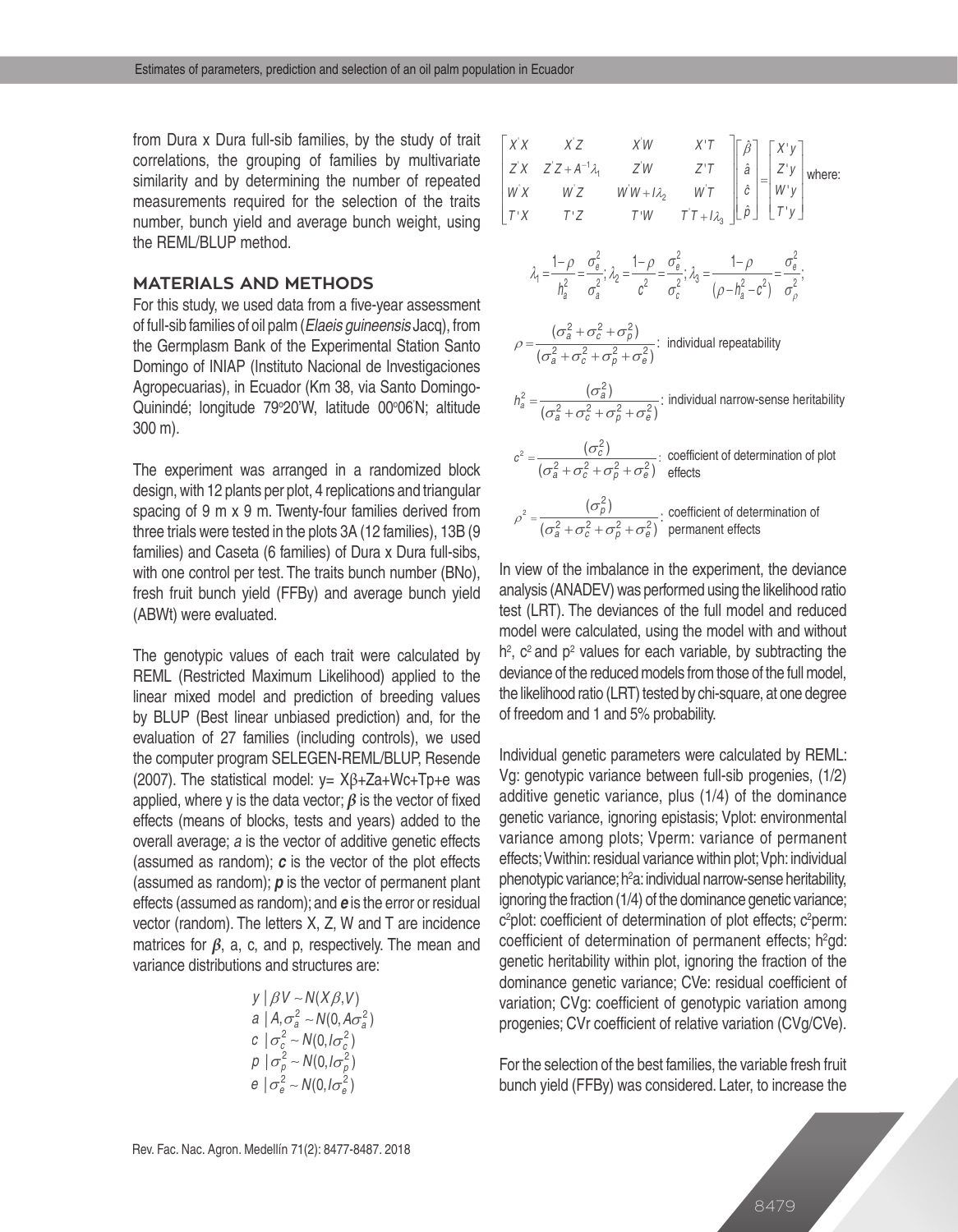selection efficiency, the simultaneous selection of the three variables under study was taken into account, for which the selection index based on the sum of ranks (Mulamba and Mock, 1978) was used. For this purpose, the 27 families including three controls were ranked by the average rank index, combining all predicted breeding values of each trait.

The genotypic correlations between the studied traits were also analyzed. Cluster analysis was performed by the Tocher method described in detail by Cruz and Regazzi (1994). The mean Euclidean genetic distance was used as similarity measure between phenotypes. In addition, repeatability, efficiency of measurements of harvests in the five years of evaluation and the accuracy values were determined for each trait.

## **RESULTS AND DISCUSSION**

Deviance analysis (ANADEV) was performed, considering the model adjusted for genotype, plot and permanent effect, which proved significant by the likelihood ratio test (LTR), at 1% and 5% probability by the chi-square test, for the traits bunch number (BNo), fresh fruit bunch yield (FFBy) and average bunch weight (ABWt) of oil palm (Table 1). The significant genotype effect indicated the existence of genetic variability among the 27 families in the three tests for the three traits under study. Regarding the plot effect, significant environmental differences were also demonstrated between plots in each replication and test. This analysis revealed the existence of highly significant permanent differences (permanent environmental and non-additive effects) among plants in the five years of evaluation.

**Table 1**. Deviance analysis (ANADEV) for the variables: bunch number, bunch yield and average bunch weight, in three tests of Dura x Dura full-sib progenies.

| <b>Effect</b>               |                           | <b>Bunch number (BNo)</b>  |                           | Fresh fruit bunch yield<br>(FFBy) | Average bunch weight<br>(ABWt) |                            |  |
|-----------------------------|---------------------------|----------------------------|---------------------------|-----------------------------------|--------------------------------|----------------------------|--|
|                             | <b>Deviance</b>           | <b>LRT</b><br>(Chi-square) | <b>Deviance</b>           | <b>LRT</b><br>(Chi-square)        | <b>Deviance</b>                | <b>LRT</b><br>(Chi-square) |  |
| Genotype                    | 21,421.801+               | 25.221**                   | 50,651.953+               | 43.91**                           | 21,783.214+                    | $104.20**$                 |  |
| Plot                        | 21,465.724+               | 69.144**                   | 50,662.926+               | 54.88**                           | 21,701.741+                    | 22.73**                    |  |
| Permanent<br>Complete Model | 21,534.179+<br>21,396.580 | 137.599**                  | 50,847.065+<br>50,608.045 | 239.02**                          | 22,311.919+<br>21,679.015      | 632.90**                   |  |
| Overall mean                | 8.8                       |                            | 96.09                     |                                   | 11.42                          |                            |  |
| Variance                    | 0.79                      |                            |                           | 242.72                            | 5.70                           |                            |  |
| <b>Deviation</b>            |                           | 0.89                       |                           | 15.58                             | 2.39                           |                            |  |

+ Deviance of the adjusted model without the respective effects.

The estimated overall average with the respective deviation in the five years of evaluation was  $8.8 \pm 0.89$  for trait BNo;  $96.09 \pm 15.58$  kg for FFBy; and  $11.42 \pm 2.39$  kg for ABWt (Table 1). The variance was 0.79, 5.70 and 242.7 for BNo, ABWt and FFBy, respectively.

The estimated genetic parameters and coefficients of determination of the studied variables are shown in Table 2. For genotypic variance, only the additive fraction was considered, estimated at 1.11 for BNo, 309 for FFBy and 6.52 for ABWt, corresponding to a total variance of 7%, 11% and 27%, respectively (Table 2). Lopes *et al*. (2012) in hybrids caiaué with oil palm was estimated genotypic variance 3.24 BNo, 554.28 FFBy and 5.92 ABWt. For plot variance, the estimates were less than 5% of the total variance for the three traits under study, indicating efficient control in the plots. However, the permanent variance was estimated at 1.91 for BNo and 436.66 for FFBy, each corresponding to less than 15% of the total variance. For ABWt, permanent variance was 5.08, representing 21% of the total variability. In general, differences in plants between years of evaluation in harvests were stated, mainly due to the strong environmental influence. This result is consistent with Corley and Gray (1976b), who pointed out that in the first years bunches weigh on average 5 kg, but reach 25 kg after 15 years, whereas the BNo tends to decreases over the years (Lim and Chan, 1998).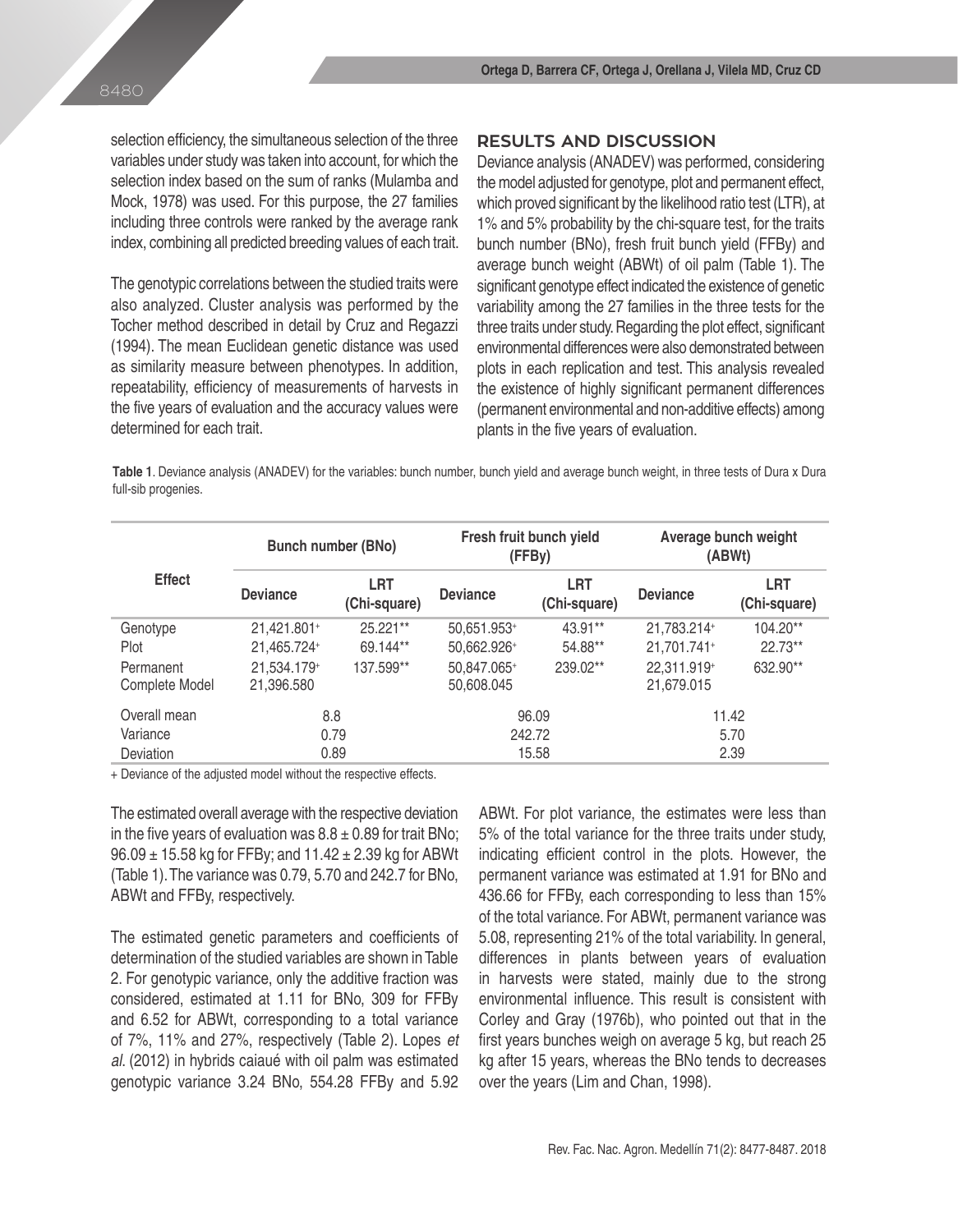| <b>Estimates of parameters</b> | <b>Bunch number</b> | <b>Bunch yield</b> | Average bunch weight |
|--------------------------------|---------------------|--------------------|----------------------|
| Vg                             | 1.11                | 309.00             | 6.52                 |
| Vplot                          | 1.0                 | 151.10             | 0.80                 |
| Vperm                          | 1.91                | 436.66             | 5.08                 |
| Vwithin                        | 12.67               | 2004.88            | 11.82                |
| Vph                            | 16.69               | 2901.65            | 24.21                |
| $h^2a$                         | $0.133 \pm 0.019$   | $0.21 \pm 0.024$   | $0.54 \pm 0.04$      |
| $C^2$ plot                     | 0.059               | 0.052              | 0.033                |
| C <sup>2</sup> perm            | 0.11                | 0.15               | 0.21                 |
| $h^2$ ad                       | 0.088               | 0.15               | 0.55                 |
| $CVe(\%)$                      | 10.11               | 16.21              | 20.93                |
| $CVg(\%)$                      | 11.97               | 18.29              | 22.36                |
| CVr                            | 1.18                | 1.13               | 1.07                 |
|                                |                     |                    |                      |

**Table 2.** Estimates of genetic parameters for the variables: bunch number, bunch yield and average bunch weight in three trials of Dura x Dura full-sib progenies.

Vg: genotypic variance between full-sib progenies, (1/2) of the additive genetic variance plus (1/4) of the dominance genetic variance, ignoring epistasis; Vplot: environmental variance between plots; Vperm: variance of permanent effects; Vwithin: residual variance within plot; Vph: individual phenotypic variance; h<sup>2</sup>a: individual heritability in the narrow sense, ignoring the fraction (1/4) of the dominance genetic variance; C²plot: coefficient of determination of the plot effects; Cºperm: coefficient of determination of the permanent effects; hºgd: genetic heritability within plot, ignoring the fraction of the dominance genetic variance; CVe: residual coefficient of variation; CVg: coefficient of genotypic variation among progenies; CVr coefficient of relative variation (CVg / CVe).

The values of the within-plot variance were 12.67 for BNo 2004.9 for FFBy and 11.82 for ABWt, representing 76%, 69% and 49% of the total variance, respectively. This indicated that the greatest variability is within plots, due to environmental effects within each plot distributed in the three tests (distance between plants). The narrow-sense or additive heritability of 13.3% for the variable BNo (Table 2) (versus 21% for FFBy and 54% for ABWt) was considered relatively low. Based on these estimates, to ensure the selection of the best plants and increased genetic gain in breeding programs, it is recommended that the traits FFBy and ABWt should be primarily taken into account. However, it should be mentioned that the genetic variability in the population is low, due to the narrow genetic base of oil palm. Corley and Tinker (2009) and Kwong *et al*. (2016), reported the loss of genetic variation in Dura Deli oil palm populations after generations of selection with limited genetic base. By BLUP, Soh (1994) determined values of individual heritability in the narrow sense of 35% for BNo and 20% for FFBy.

It was also observed that the genetic heritability within plots was lower for BNo and FFBy (8.8% and 15%, respectively), with ABWt ratio was 55% similar value found in the additive heritability. This demonstrates that for these two variables, variance within plots was influenced by the environment, hampering the selection of the best plants. In the case of ABWt, it was found that the trait is related to BNo and FFBy. Sparnaaij (1969), Ooi *et al*. (1973) and Van der Vossen, (1974) reported that BNo is negatively correlated with ABWt. The use of additive heritability would therefore be more convenient to increase the selection efficiency of plants among than within the best families. Selection between and within families takes into consideration the best family, and later, it selects the best individual within the selected family (Bhering *et al*., 2013).

The coefficient of determination of the plot effects (c plot) (Table 2) was low (0.06 for BNo, 0.05 for FFBy and 0.03 for ABWt), revealing that the experimental design was adequate and that homogeneity within blocks was achieved. The permanent plot effect reflects variations in the environment between plots within blocks. Changes related to the environment are caused by circumstances which affect the plant permanently. It was found that the individual permanent effect (c perm) was little variable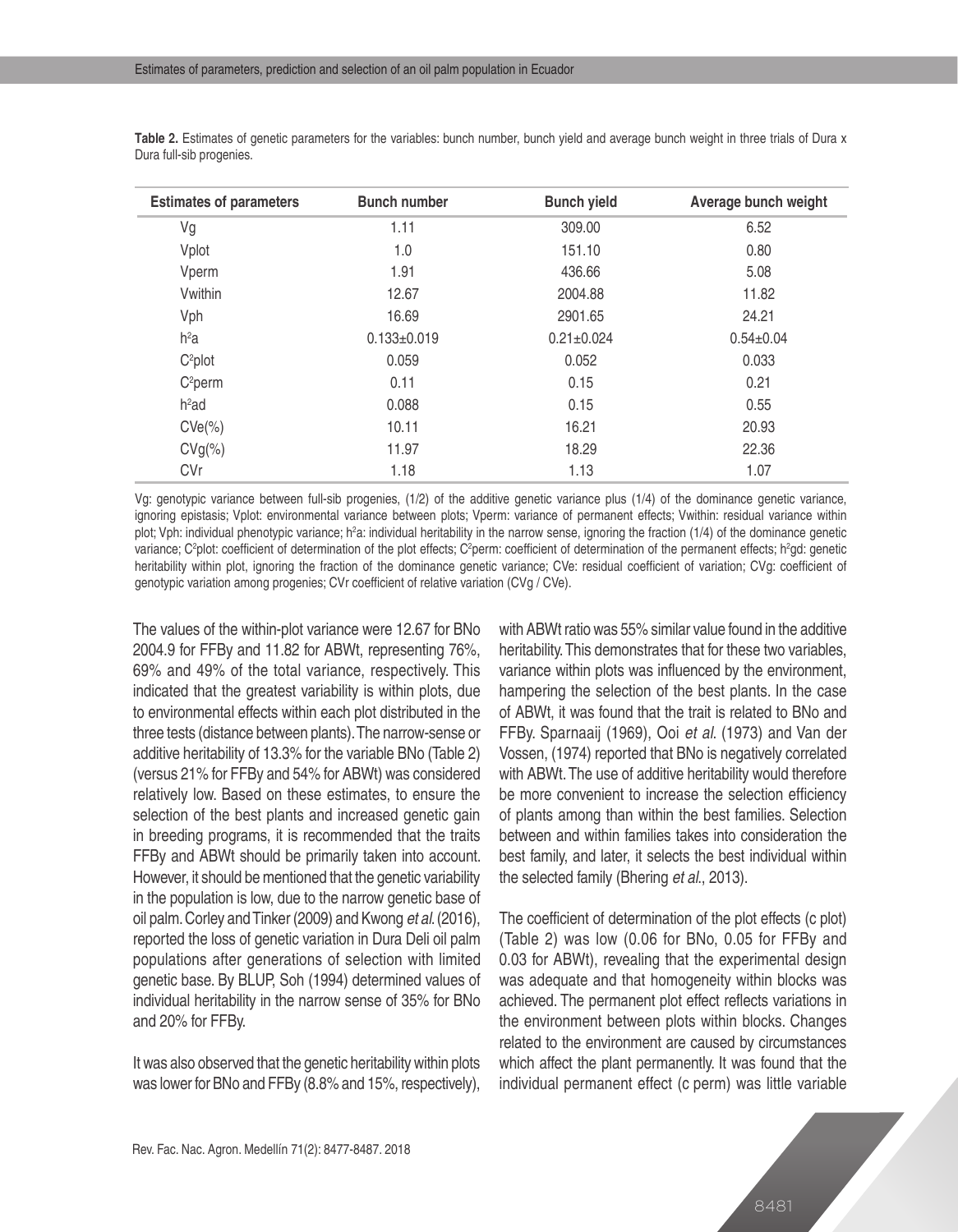(0.11, 0.15 and 0.21), with a low magnitude for BNo and a weak permanent influence of the environment on the phenotypic expression of those traits.

The experimental coefficient of variation (CVe%) was low (10% - 21%), demonstrating good accuracy and a low error rate of the experimental measurements. Okoye *et al*. (2009) the experimental coefficient of variation fluctuate 16.1% - 37.8%, in material Dura x Tenera. The coefficients of genetic variation among families were higher (12% - 22%) than the experimental coefficient of variation, demonstrating the existence of predominantly genetic variability in the studied traits. The relative variation coefficient (CVr%) for the three variables was higher than 1. According to Resende and Duarte (2007) and Noh *et al*. (2014), with four blocks or replications, the accuracy was 89%, demonstrating that the experiment was appropriate, allowing greater efficiency when selecting the best families, in agreement with the additive heritability estimated between families, which were also high in relation to the heritability within families (Table 2).

The best 10 plants were selected based on the trait fresh fruit bunch yield (Table 3), of the seven plants from test 13B, five were from family 7B, one of family 5B and one of family 2B, while of the three plants of test 3A, two belong to family 3A and one to family 5A. It is noteworthy that the five plants of family 7B and two of family 3A were from the same cross (14-269D x 2-263D) and that the plants of family 5B (14-269Dx14-662D) and 5A (14-269Dx2-756D) also have parent 14-269D in common. The average phenotypic values of selected plants ranged from 163.9 to 213.8 kg. The estimated

**Table 3.** Selection of the 10 best plants for potential parents and crosses for the trait bunch yield, additive genetic effect, additive genetic values, selection gain and improved mean, in three tests of Dura x Dura full-sib progenies.

| <b>Cross</b>     | <b>Family</b> | Perm             | ph    | a     | $u+a$  | Gain  | Improved<br>mean |
|------------------|---------------|------------------|-------|-------|--------|-------|------------------|
| 14-269Dx2-263D   | 7B            | <b>B177</b>      | 170.4 | 45.31 | 141.50 | 45.31 | 141.50           |
| 14-269Dx2-263D   | 7B            | <b>B337</b>      | 194.6 | 43.84 | 140.03 | 44.57 | 140.77           |
| 14-269Dx14-662D  | 5B            | <b>B243</b>      | 210.2 | 43.05 | 139.25 | 44.07 | 140.26           |
| 14-269Dx2-263D   | 7Β            | B <sub>156</sub> | 163.9 | 43.01 | 139.20 | 43.80 | 139.99           |
| 14-269Dx2-263D   | 3A            | A315             | 199.4 | 42.59 | 138.78 | 43.56 | 139.75           |
| 14-269Dx2-263D   | 3A            | A360             | 198.0 | 42.09 | 138.28 | 43.31 | 139.51           |
| 14-269Dx2-756D   | 5A            | A72              | 213.8 | 39.81 | 136.00 | 42.81 | 139.01           |
| 14-269Dx2-263D   | 7B            | <b>B323</b>      | 181.6 | 39.23 | 135.43 | 42.37 | 138.56           |
| 14-269Dx2-263D   | 7B            | <b>B49</b>       | 185.8 | 39.12 | 135.31 | 42.01 | 138.20           |
| 16B-312Dx14-131D | 2B            | <b>B478</b>      | 199.4 | 38.95 | 135.14 | 41.70 | 137.89           |

perm - permanent effect, the letter represents the test and the number, the plant; ph-phenotypic value, a - additive value; u + a-genotypic value.

additive effects ranged from 38.95 to 45.31 kg and the additive genetic values from 135.1 to 141.5 kg. The genetic gain in the 10 plants for the variable yield was 41.70 kg that added of the overall average of 96.09 kg (Table 1), the improved population mean for the following generation will be 137.89 kg. Therefore, the genetic gain will be 43.4%. Using selection among and within full-sib families, Ortega *et al*. (2008a) estimated gains of 4.42% and of 4.92% by combined selection for the trait FFBy, considering only one of the tests evaluated in this study. The genetic correlation coefficients between the traits bunch number, bunch yield and average bunch weight were estimated (Table 4). In general, the correlation estimates were low, except for FFBy and ABWt (0.78). However, the association between BNo and ABWt was low (-0.37), indicating greater variability in weight than bunch number. According to Ooi *et al*. (1973), Van der Vossen (1974), Cros *et al*. (2015), Kwong *et al.* (2017). BNo and ABWt are negatively correlated, since carbohydrate supply is limiting to the photosynthetic yield, so that a higher BNo after selection will inevitably reduce the ABWt, due to a compensation effect. It should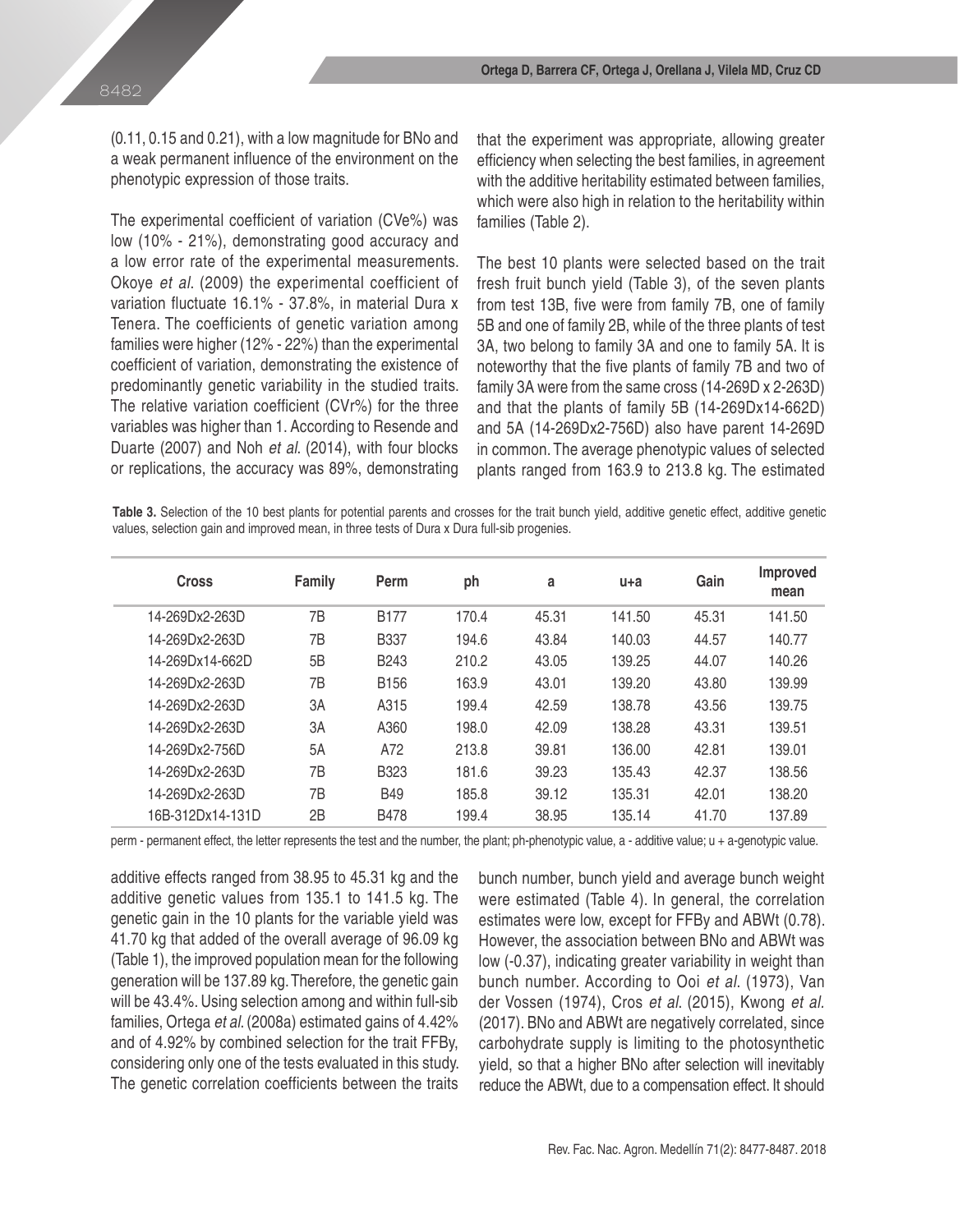**Table 4.** Estimation of genetic correlations between bunch number, bunch yield and average bunch weight, based on three tests of Dura x Dura full-sib progenies.

| Trait                                                                     | <b>Bunch number</b>      | Fresh fruit bunch yield<br>(kg) | Average bunch weight<br>(kg) |
|---------------------------------------------------------------------------|--------------------------|---------------------------------|------------------------------|
| Bunch number<br>Fresh fruit bunch yield (kg)<br>Average bunch weight (kg) | $\overline{\phantom{a}}$ | 0.269<br>۰                      | $-0.368$<br>$0.779**$        |

\*\* significant at 1% probability by the t test.

be remembered that at the beginning of oil palm production, the BNo is high, but the ABWt is low. As the plants develop, the BNo decreases and FFBy increases. In Dura oil palm plants evaluated from 1992 to 1996, Ortega *et al*. (2008b) estimated negative genetic correlations between BNo and FFBy, except in 1994, when the correlation was positive and similar (0.21) to the estimated (0.27). These results indicate a strong influence of the environment on the expression of

these traits, so that family selection to improve the population Dura should be based on the three traits simultaneously.

To select families for the improvement of the population Dura, the 27 full-sib families (including the three controls) were sorted by the average rank based on estimated breeding values for each of the three study variables (Table 5). However, according to Ramalho

**Table 5.** Ranking of families based on the breeding value, Mulamba-rank selection index and rank-average for the traits bunch number, fresh fruit bunch yield and average bunch weight, in three tests of Dura x Dura full-sib progenies.

| <b>Families</b> | Mean rank | <b>Breeding value</b><br><b>Bunch number</b> | <b>Breeding value Fresh</b><br>fruit bunch yield | <b>Breeding value</b><br>Average bunch weight |
|-----------------|-----------|----------------------------------------------|--------------------------------------------------|-----------------------------------------------|
| 7B              | 4.67      | $\sqrt{3}$                                   |                                                  | 10                                            |
| 3A              | 5.00      | 5                                            |                                                  | 8                                             |
| 5C              | 8.00      | 4                                            | $\frac{2}{6}$                                    | 14                                            |
| 2B              | 9.00      | 7                                            | 8                                                | 12                                            |
| <b>11A</b>      | 9.67      | 21                                           | 5                                                | $\frac{3}{7}$                                 |
| 3B              | 10.33     | 17                                           | $\overline{7}$                                   |                                               |
| 3C              | 10.33     | 26                                           | 3                                                | $\overline{c}$                                |
| 9A              | 10.67     | 12                                           | 10                                               | 11                                            |
| 5A              | 10.67     | 27                                           | 4                                                | 1                                             |
| 5B              | 11.33     | 15                                           | 10                                               | 9                                             |
| 6A              | 11.67     | 8                                            | 14                                               | 13                                            |
| 10A             | 12.33     | 19                                           | 13                                               | 5                                             |
| 7A              | 12.33     | 1                                            | 11                                               | 25                                            |
| 1C              | 13.67     | 25                                           | 12                                               | 4                                             |
| 8B              | 14.67     | 23                                           | 15                                               | 6                                             |
| 4A              | 15.33     | 10                                           | 18                                               | 18                                            |
| 8A              | 15.67     | 16                                           | 16                                               | 15                                            |
| 1B              | 16.00     | 6                                            | 19                                               | 23                                            |
| 4C              | 16.00     | 14                                           | 17                                               | 17                                            |
| 2C              | 16.33     | $\sqrt{2}$                                   | 21                                               | 26                                            |
| 1A              | 17.00     | 9                                            | 23                                               | 19                                            |
| 2A              | 17.33     | 11                                           | 20                                               | 21                                            |
| 6B              | 18.33     | 13                                           | 22                                               | 20                                            |
| 4B              | 20.67     | 22                                           | 24                                               | 16                                            |
| 6C              | 22.33     | 20                                           | 25                                               | 22                                            |
| 18B             | 22.67     | 18                                           | 26                                               | 24                                            |
| 12A             | 26.00     | 24                                           | 27                                               | 27                                            |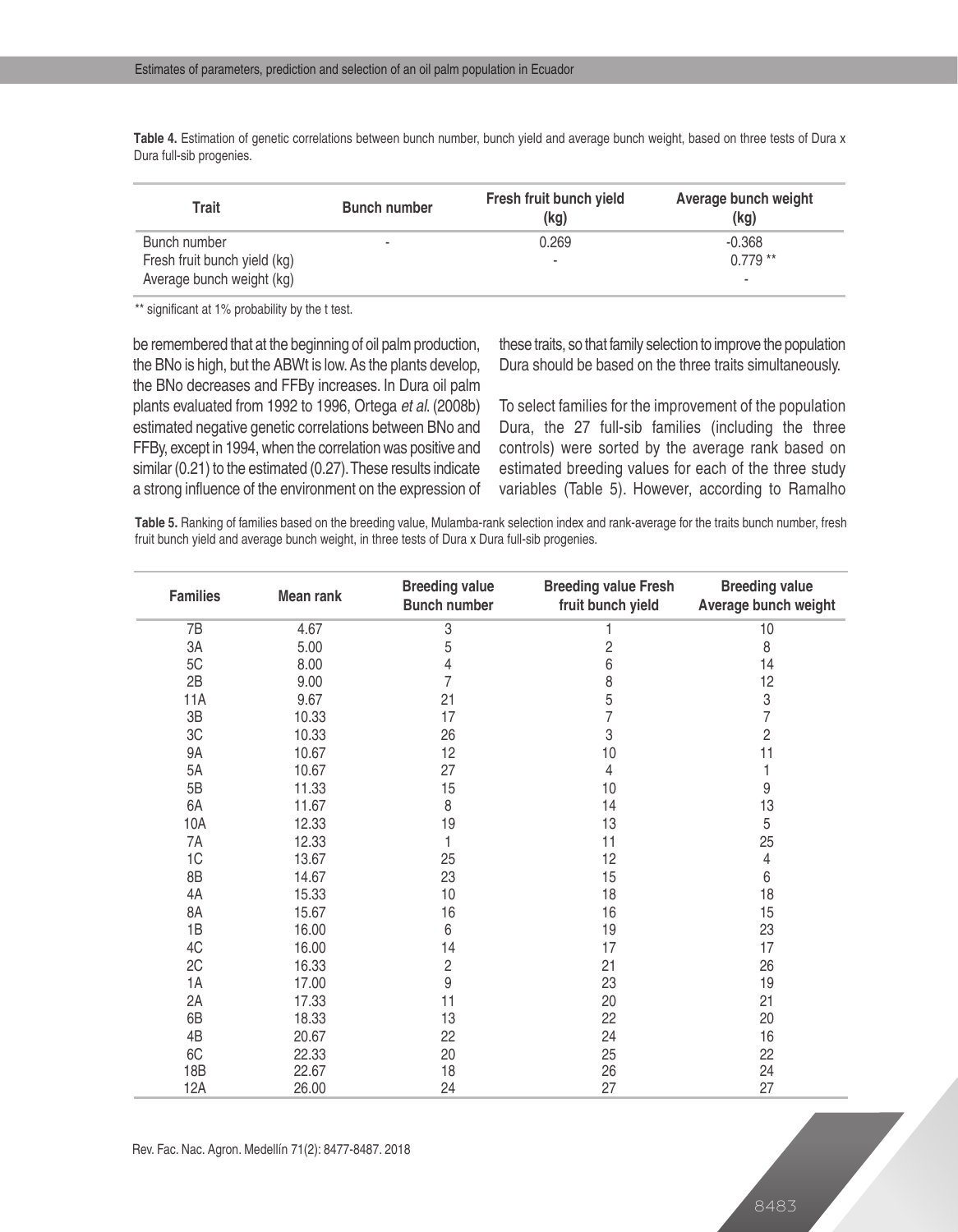and Lambert (2004), Kwong *et al*. (2017) the success of intrapopulation improvement depends on the crossing of plants of the best but most divergent families. Thus, the 27 full-sib families were grouped by dissimilarity (Table 6), based on the standardized mean Euclidean distance. Six groups were differentiated, of which group I contained most (15) families. Group IV comprised the best three families (3A, 5C and 7B), with the lowest average ranks (Table 5).

It was observed that the families 6C and 18B, used as controls in test 13B, and Caseta were allocated in group III. These two families were derived from the cross 1050D x 14-13A-491P and the third control (cross 14- 93D x 13A-527P), evaluated in test 3A, was allocated in group VI. Thus, the selection of plants for recombination initially identified the best-performing families for the traits BNo, FFBy and ABWt simultaneously (Table 5), in each similarity group (Table 6), by the average rank values.

**Table 6.** Clustering of families assessed by the Tocher method, using the mean Euclidean genetic distance.

| <b>Groups</b> |     |     | <b>Grouping of families</b> |     |    |    |    |    |    |    |    |    |    |    |    |
|---------------|-----|-----|-----------------------------|-----|----|----|----|----|----|----|----|----|----|----|----|
|               | 2A  | 9A  | 4A                          | 10A | 8A | 6A | 1А | 1B | 2B | 3B | 4B | 5B | 8B | 6B | 4C |
| Ш             | 5A  | 11A | 1C                          | 3C  |    |    |    |    |    |    |    |    |    |    |    |
| $\mathbb{H}$  | 18B | 6C  |                             |     |    |    |    |    |    |    |    |    |    |    |    |
| IV            | 3A  | 7B  | 5C                          |     |    |    |    |    |    |    |    |    |    |    |    |
| V             | 7A  | 2C  |                             |     |    |    |    |    |    |    |    |    |    |    |    |
| VI            | 12A |     |                             |     |    |    |    |    |    |    |    |    |    |    |    |

Subsequently, the plants were selected from these families with an estimated breeding value greater than 34 (Table 7). Family 7A of similarity group V, although better performing than the 2C family, was not included among the plants selected for recombination since the breeding values of the two best plants were lower than 21, occupying positions 108 and 141, respectively, in the ranking of breeding values. To determine the minimum number of harvests required to assess oil palm plants, the coefficients of repeatability, the coefficient of determination, the permanent accuracy and efficiency of evaluation for a single measurement were estimated for the three studied variables (Table 8). For the trait BNo, the repeatability for a single harvest was 0.31, with an accuracy of 0.27 and a correlation coefficient of 0.08, which is considered low. However, after five harvests, repeatability increased to 0.69, accuracy to 0.54 and the coefficient of determination to 0.29, with an efficiency of 96%.

**Table 7.** Selection of the 10 best plants for a new recombination cycle based on mean rank of the additive breeding value of the trait bunch yield (mean kg) and group similarity.

| Order          | Family   | $\chi$ NC BNo | $\chi$ ABWt | $x$ FFBy | <b>Additive value</b> | Group         |
|----------------|----------|---------------|-------------|----------|-----------------------|---------------|
|                | 7B-177   | 14            | 12.6        | 170      | 45.3                  | IV            |
| $\overline{c}$ | 7B-337   | 14            | 15.4        | 194.6    | 43.8                  | IV            |
| 5              | 3A-315   | 13            | 15.1        | 199.4    | 42.6                  | IV            |
| $6\,$          | 3A-360   | 11            | 17.3        | 198      | 42.1                  | IV            |
| 7              | 5A-72    | 10            | 24.0        | 213.8    | 39.8                  | Ш             |
| 16             | 5A-60    | 8             | 23.3        | 190.4    | 36.4                  | II            |
| 17             | $1C-149$ | 11            | 17.9        | 190.2    | 35.5                  | $\mathop{  }$ |
| 3              | 5B-243   | 13            | 16.9        | 210.2    | 43                    |               |
| 10             | 2B-478   | 14            | 14.6        | 199.4    | 38.9                  |               |
| 20             | 2B-496   | 12            | 15.7        | 204.6    | 34.6                  |               |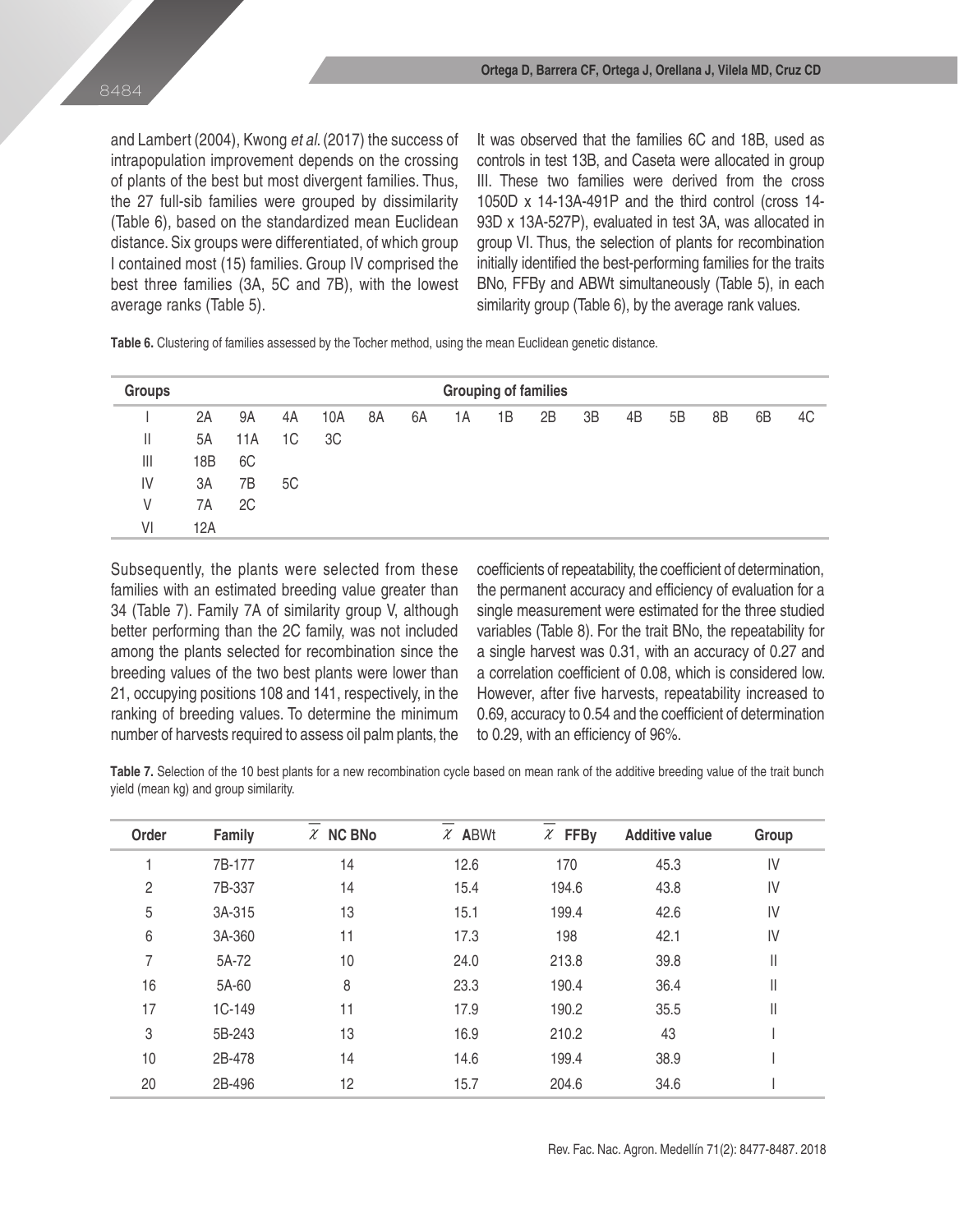For FFBy, repeatability was 0.42, accuracy 0.30 and the coefficient of determination 0.09 for a single harvest. These values were higher than those for BNo. After five harvests however, repeatability was 0.78, accuracy 0.58 and the coefficient of determination 0.33, with an efficiency

of 91% (Table 8). According to estimations of Ortega *et al*. (2008b), for FFBy in Dura progenies, the repeatability coefficient was 0.64 - 0.74, with a correlation coefficient of 0.90 - 0.94, by the methods ANOVA and principal components.

**Table 8.** Number of harvests needed for the variables bunch number, fresh fruit bunch yield and average bunch weight to achieve certain accuracy values.

| Number of harvests              |      |                |      |      |                         | <b>Bunch number</b> |      |      |      |      |  |  |  |  |  |  |
|---------------------------------|------|----------------|------|------|-------------------------|---------------------|------|------|------|------|--|--|--|--|--|--|
|                                 | 1    | $\overline{2}$ | 3    | 4    | 5                       | 6                   | 7    | 8    | 9    | 10   |  |  |  |  |  |  |
| Repeatability                   | 0.31 | 0.47           | 0.57 | 0.64 | 0.69                    | 0.73                | 0.76 | 0.78 | 0.80 | 0.82 |  |  |  |  |  |  |
| Coefficient of<br>determination | 0.08 | 0.14           | 0.20 | 0.25 | 0.29                    | 0.33                | 0.36 | 0.39 | 0.42 | 0.45 |  |  |  |  |  |  |
| Accuracy                        | 0.27 | 0.37           | 0.44 | 0.50 | 0.54                    | 0.57                | 0.60 | 0.63 | 0.65 | 0.67 |  |  |  |  |  |  |
| Efficiency                      | 1.00 | 1.36           | 1.61 | 1.81 | 1.96                    | 2.09                | 2.20 | 2.29 | 2.37 | 2.44 |  |  |  |  |  |  |
|                                 |      |                |      |      | Fresh fruit bunch yield |                     |      |      |      |      |  |  |  |  |  |  |
| Repeatability                   | 0.42 | 0.59           | 0.68 | 0.74 | 0.78                    | 0.81                | 0.83 | 0.85 | 0.86 | 0.88 |  |  |  |  |  |  |
| Coefficient of<br>determination | 0.09 | 0.17           | 0.23 | 0.29 | 0.33                    | 0.38                | 0.41 | 0.44 | 0.47 | 0.50 |  |  |  |  |  |  |
| Accuracy                        | 0.30 | 0.41           | 0.48 | 0.53 | 0.58                    | 0.61                | 0.64 | 0.67 | 0.69 | 0.71 |  |  |  |  |  |  |
| Efficiency                      | 1.00 | 1.35           | 1.59 | 1.77 | 1.91                    | 2.03                | 2.13 | 2.21 | 2.28 | 2.34 |  |  |  |  |  |  |
|                                 |      |                |      |      | Average bunch weight    |                     |      |      |      |      |  |  |  |  |  |  |
| Repeatability                   | 0.78 | 0.88           | 0.91 | 0.93 | 0.95                    | 0.96                | 0.96 | 0.97 | 097  | 0.97 |  |  |  |  |  |  |
| Coefficient of<br>determination | 0.16 | 0.28           | 0.37 | 0.44 | 0.49                    | 0.54                | 0.58 | 0.61 | 0.64 | 0.66 |  |  |  |  |  |  |
| Accuracy                        | 0.40 | 0.53           | 0.61 | 0.66 | 0.70                    | 0.73                | 0.76 | 0.78 | 0.80 | 0.81 |  |  |  |  |  |  |
| Efficiency                      | 1.00 | 1.31           | 1.50 | 1.64 | 1.74                    | 1.82                | 1.88 | 1.93 | 1.98 | 2.01 |  |  |  |  |  |  |

With regard to ABWt, the repeatability, accuracy and determination coefficients were higher (0.78, 0.40 and 0.16, respectively) than for the other variables, assuming a single harvest. In the case of five harvests, the repeatability, accuracy and coefficient of determination increased to 0.95, 0.70 and 0.49, respectively. However, the efficiency of assessment for five harvests decreased to 74%. Thus, to evaluate full-sib progenies of oil palm, it is recommended to evaluate the bunch yield and bunch number in five harvests.

# **CONCLUSIONS**

The detected genetic variability and heritability between plots encourage continuous breeding programs of oil palm, with the possibility of maximizing gains in future generations.

The selection of plants based on the variable fresh fruit bunch yield-FFBy should be prioritized for satisfactory gains.

The correlations for bunch number-BNo, with fresh fruit bunch yield -FFBy and with - average bunch weight-ABWt were low, while for fresh fruit bunch yield-FFBy and average bunch weight-ABWt, the correlation was high and positive (0.78%).

Based on the similarity between groups, by the average rank and the additive values estimated by BLUP, the 10 best plants were selected both for mother plants and for a new selection cycle.

A greater efficiency was found in the evaluation of plants for the traits bunch number -BNo and fresh fruit bunch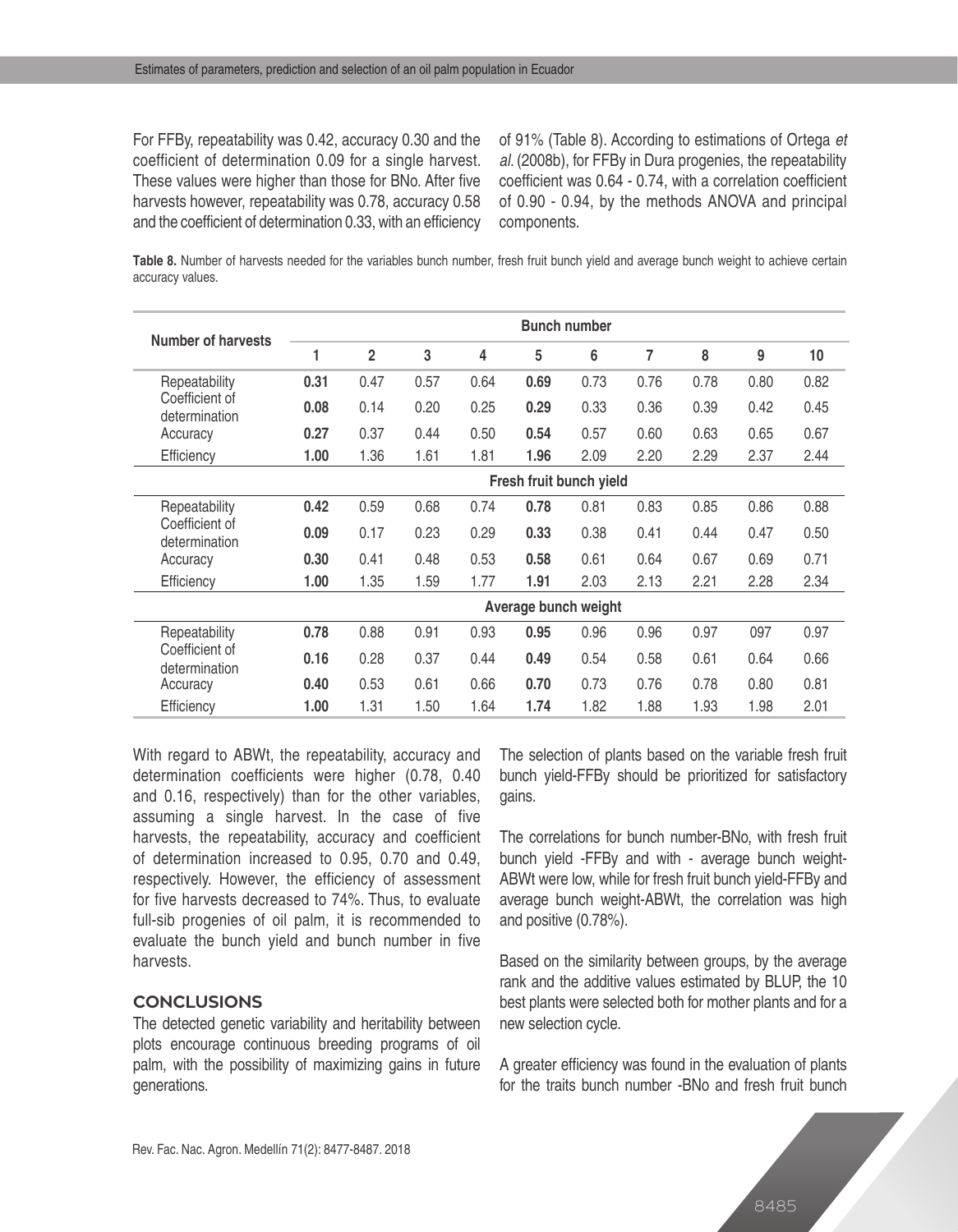yield-FFBy and low for average bunch weight-ABWt. The evaluation period of five years proved ideal.

### **ACKNOWLEDGEMENTS**

The oil palm breeding program of the Experimental Station Santo Domingo of INIAP. To CAPES and CNPq for granting Doctoral scholarships and research awards.

#### **REFERENCES**

Barros M, Pires I, Barros R, Xavier A and Cruz C**.** 2006. Avaliação genética de progênies de meio-irmãos de *Eucalyptus grandis* por meio dos procedimentos REML/BLUP e da ANOVA. Scientia Forestalis 71: 99-107.

Bhering LL, Barrera CF, Ortega D, Laviola BG, Alves AA, Rosado TB and Cruz CD. 2013. Differential response of *Jatropha* genotypes to different selection methods indicates that combined selection is more suited than other methods for rapid improvement of the species. Industrial Crops and Products 41: 260–265. doi: 10.1016/j.indcrop.2012.04.026

Corley RHV and Gray BS. 1976. Yield and yield components. pp. 77-86. In: Corley RHV, Hardon JJ and Wood BJ.(eds.). Oil palm research. Elsevier, Amsterdam.

Corley RH and Tinker PB. 2009. La palma de aceite. Maldonado E, Maldonado F (trad.). 4 ed. Fedepalma, Bogotá. CO. Edit. Blackwell Publishing Ltd, Oxford. 604 p.

Cros D, Denis M, Sanchez L, Cochard B, Flori A, Durand-Gasselin T, Nouy B, Omore A, Pomies V, Riou V, *et al*. 2015. Genomic selection prediction accuracy in a perennial crop: case study of oil palm (*Elaeis Guineensis* Jacq.). Theoretical and Applied Genetics 128(3): 397–410. doi: 10.1007/s00122-014-2439-z

Cruz CD and Regazzi AJ. 1994. Modelos biométricos aplicados ao melhoramento genético. Universidade Federal de Viçosa, Viçosa, MG. 390 p.

Cruz CD and Carneiro PCS. 2006. Modelos biométricos aplicados ao melhoramento genético, v.2. Segunda edición. Ed. UFV, Universidade Federal de Viçosa, Viçosa, MG. 585 p.

Fedapal. 2011. Fundación de Fomento de Exportaciones de Aceite de Palma y sus Derivados de origen Nacional. Producción, consumo y excedente de aceite de palma. Destino de exportaciones de aceite de palma ecuatoriano. Acesso em: Maio 2013.

Ferreira CBB, Lopes MTG, Lopes R, Cunha RNV, Moreira DA, Barros W S and Matiello RR. 2012. Diversidade genética molecular de progênies de dendezeiro. Pesquisa Agropecuaria Brasileira 47(3): 378-384. doi: 10.1590/s0100-204x2012000300009

Gomes M, Biondi A, Brianezi T and Glass V. 2009. O Brasil dos agrocombustíveis. Impactos das lavouras sobre a terra, o meio e a sociedade - Gordura animal, Dendê, Algodão, Pinhão-Manso, Girassol e Canola. Centro de Monitoramento dos Agrocombustíveis, Brasil. 69 p.

Henderson CR and Quaas RL. 1976. Multiple trait evaluation using relatives´ records. Journal of Animal Science 3: 1188-1197.

Instituto Nacional de Estadística y Censo. INEC. 2010. Datos estadísticos agropecuarios. En: Sistema Estadístico Agropecuario Nacional -SEAN. Resumen ejecutivo encuesta de superficie y producción agropecuaria continua - ESPAC. Quito-Ecuador. em: http://www.ecuadorencifras.gob.ec/estadisticas-agropecuarias-2/. 14 p. consulta: noviembre 2017.

Kwong QB, Teh CK, Ong AL, Heng HY, Lee HL, Mohamed M, Low JZ, Sukganah A, Chew FT, Mayes S, *et al*. 2016. Development and validation of a high density SNP genotyping Array for African oil palm. Molecular Plant 9(8): 1132–1141. doi: 10.1016/j.molp.2016.04.010

Kwong QB, The CK, Ong AL, Chew FT, Mayes S, Kulaveerasingam H, Tammi M, Yeoh SH, Appleton DR and Harikrishna JA. 2017. Evaluation of methods and marker Systems in Genomic Selection of oil palm (*Elaeis guineensis* Jacq.). BMC Genetics 18(107): 2-9.doi: 10.1186/s12863-017-0576-5

Lertsathapornsuk V, Pairintra R, Aryusuk K, Krisnangkura K. 2008. Microwave assisted in continuous biodiesel production from waste frying palm oil and its performance in a 100 kW diesel generator. Fuel Processing Technology 89(12): 1330-1336. doi: 10.1016/j. fuproc.2008.05.024

Leung DYC and Guo Y. 2006. Transesterification of neat and used frying oil: optimization for biodiesel production. Fuel Processing Technology 87(10): 883-890. doi: 10.1016/j.fuproc.2006.06.003

Lim KC and Chan KW. 1998. Bunch component studies over the past two decades. In: Proc.1996 Int. Conf. Oil and kernel production in oil palm a global perspective. Ed. By N. Rajanaidu IE, Henson and Jalani BS. Palm oil Research Institute. Malaysia, Kuala Lumpur. pp. 133-150.

Lopes R, Cunha RNV and Resende MDV. 2012. Produção de cachos e parâmetros genéticos de híbridos de caiaué com dendezeiro. Pesquisa Agropecuária Brasileira 47(10): 1496-1503. doi: 10.1590/ s0100-204x2012001000012

Meng X, Chen G, Wang Y. 2008. Biodiesel production from waste cooking oil via alkali catalyst and its engine test. Fuel Processing Technology 89(9): 851-857. doi: 10.1016/j.fuproc.2008.02.006

Mulamba NN and Mock JJ. 1978. Improvement of yield potential of the Eto Blanco maize (*Zea mays* L.) population by breeding for plant traits. Egypt Journal of Genetics and Cytology 7: 40-51.

Musa BB, Saleh GB and Loong SG. 2004. Genetic variability and broad-sense heritability in two Deli-AVROS D P breeding populations of the oil palm (*Elaeis guineensis* Jacq.). SABRAO. Journal of Breeding and Genetics 36: 13–22.

Noh A, Rafii MY, Mohd Din A, Kushairi A, Norziha A, Rajanaidu N, Latif MA, Malek MA. 2014. Variability and performance evaluation of introgressed Nigerian dura x deli dura oil palm progenies. Genetics and Molecular Research 13(2): 2426–2437. doi: 10.4238/2014.april.3.15

Okoye MN, Okwuagwu CO and Uguru MI. 2009. Population improvement for fresh fruit bunch yield and yield components in oil palm (*Elaeis guineensis* Jacq). American-Eurasian Journal of Scientific Research 4: 59-63.

Okoye MN. 2007. Population improvement and stability of bunch yield components of NIFOR second cycle oil palm hybrids. University of Nigeria, Nsukka. 33 p.

Ooi SC, Hardon JJ and Phang S. 1973. Variability in the Deli dura breeding population of the oil palm (*Elaeis guineensis* Jacq). I Components of bunch yield. Malaysian Agricultural Journal 49: 112-121.

Ortega DSC, Ferreira FM, Barros WS, Cruz CD, Dias LAS and Rocha RB 2008a. Selection among and within and combined selection in oil palm families derived from Dura x Dura. Ciência Rural 38(1): 65-71. doi: 10.1590/s0103-84782008000100011

Ortega DSC, Barros WS, Ferreira FM, Dias LAS, Rocha RB and Cruz CD. 2008b. Correlation and repeatability in progenies of African oil palm. Acta Scientiarum 30(2): 197-201.x.

Ramalho MA and Lambert E. 2004. Biometria e o melhoramento de plantas na era da genômica. Revista Brasileira de Milho e Sorgo 3(2): 228-249. doi: 10.18512/1980-6477/rbms.v3n2p228-249

Rafii M, Rajanaidu N, Jalani B and Kushairi A. 2002. Performance and heritability estimations on oil palm progenies tested in different environments. Journal of Oil Palm Research 14: 15–24.

Resende MDV. 2007. Software SELEGEN-REML/BLUP, Sistema estatístico e seleção genética computarizada via modelos lineares mistos. Colombo, Embrapa Floresta. 359 p.